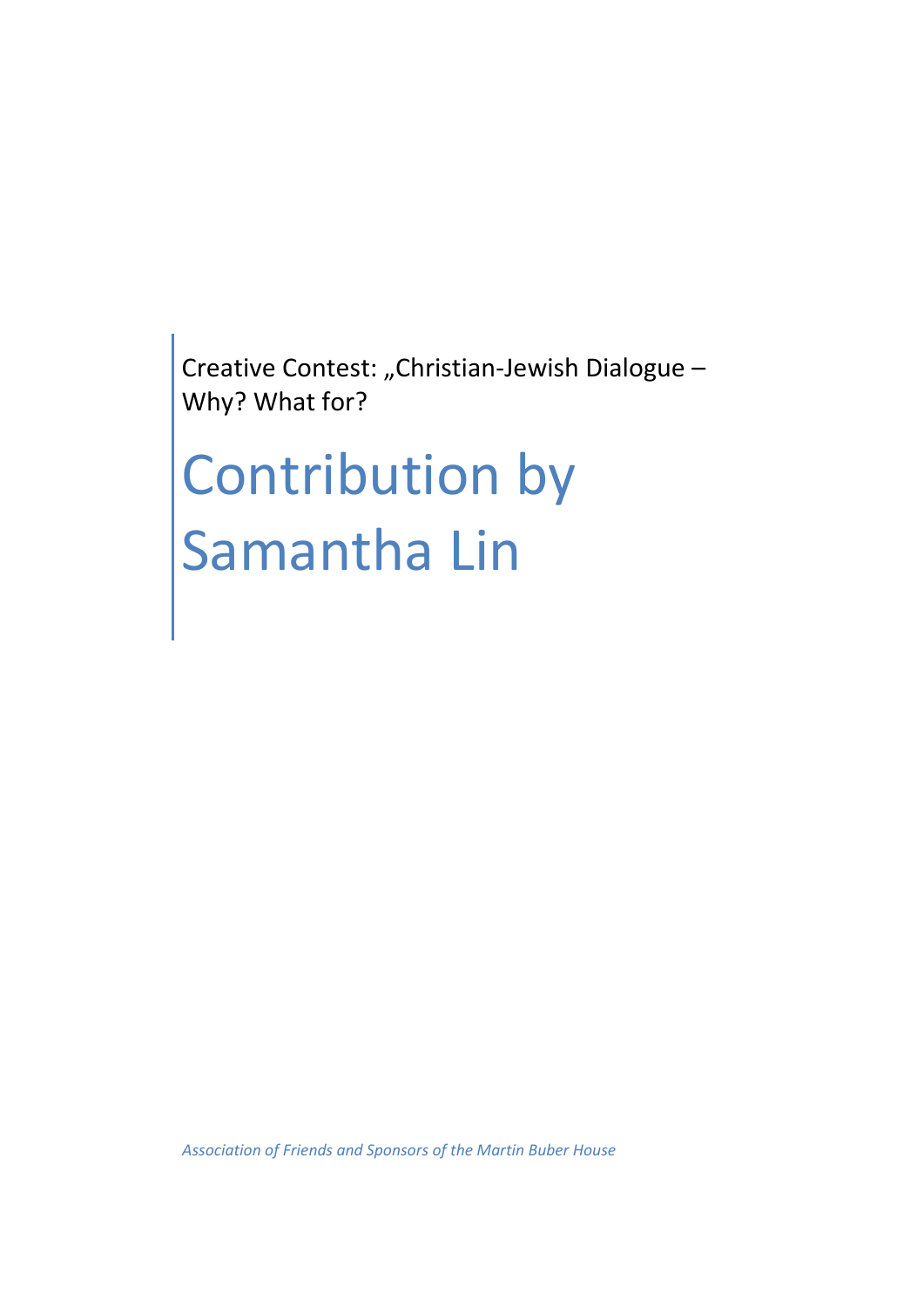## Christian-Jewish Dialogue — Why? What For?

That summer, I was almost five and my mom bought me a pair of black patent leather loafers, three pinafores with navy blue tartan, four long sleeved white blouses, two white button downs and a backpack with The Powerpuff Girls on it. The school was just three grades, including my kindergarten class, and all the classrooms were clustered in the basement of a building near the historic downtown. The only windows in my classroom were floor-toceiling and faced the courtyard and Ms. Carbone hung a Crucifix on the wall above her organized desk with a stack of graded work and, tucked underneath, a big heavy black purse that clacked when she closed it.

Ours was the sunniest room – every other classroom had only a small grate that let in weak light in the mornings. Every morning at 7.55 AM we filed into the hallway and a chosen student from the oldest class — usually an eight-year-old — led us in the Our Father, a Hail Mary and the Glory Be as we stood and held hands in the hallway. There were just fifteen of us and my friends and I pretended to be the Spice Girls in the courtyard after our turkey sandwiches at lunch.

On Friday afternoons we had twenty minutes of free time before our parents came to pick us up. Catherine, always advanced for her age, ready stories aloud. Ginny played with the dolls she brought from home in the sunny library next to those large windows. Ms. Carbone reached up and gently took down the Crucifix before tucking it away in her clacking black bag.

*Why?* I asked

*Because boys and girls come here when we're not at school and they don't like to have the Crucifix on the wall.*

*Oh.* And then I wandered away.

As a (finally!) five-year-old, I imagined the boys and girls sitting in our classroom, warmed by the sun. The strangest thing to me however was the unanswered question: *Why do they go to school on the weekends?*

In the spring, Ms. Carbone lined us up. As we filed into the hallway to snatch our coats from their pegs in the hallway, we noticed the rest of the school spilling out of their classrooms too. This was not unusual — we often walked to the nearby church for mass with the loud but rather boring Fr. Greg. He was kindly and greying but I often got lost in my own imagination by gazing at the fans lazily rotating above as he paced up and down the aisles, talking about Jesus (or something).

This time, we were stopped. *No need for coats* Ms. Carbone said *we're just going upstairs*. Out into the brisk spring air, across the courtyard, and up the stairs until we were parallel with the tops of the large windows that warmed our classroom. The whole school spilled into what looked very much like the parish hall where my mom brought my baby sister and me every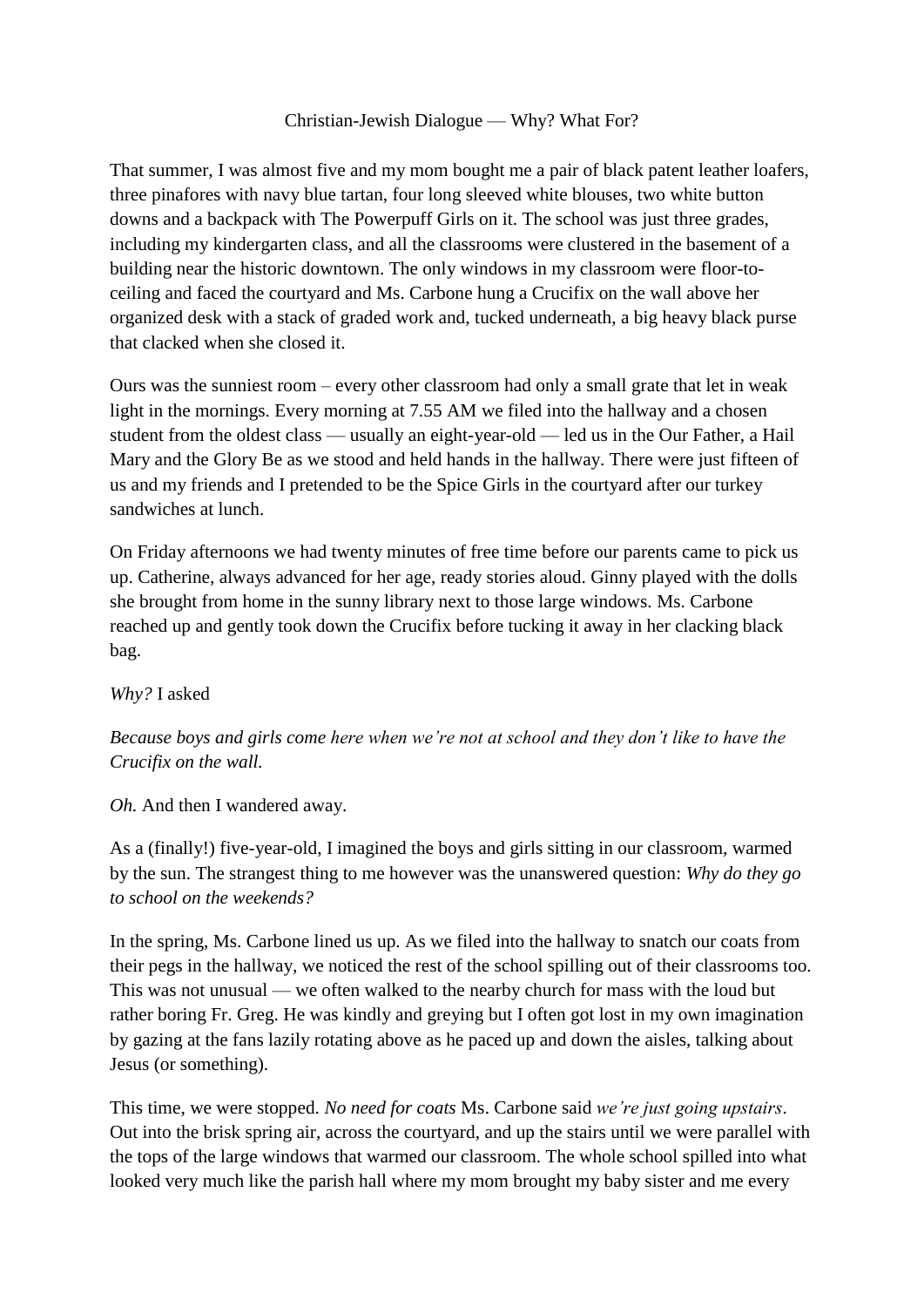Sunday. The carpet was the same velvety green that drew patterns if you dragged your feet and the hall had the same musty smell. Honestly, it was kind of boring.

We sat in chairs (not the wooden pews I was used to — *how weird* I thought *they're not lined up straight*) in front of an ambo and a tabernacle, much bigger than the one I was used to seeing. The man who addressed us was the same man letting us use the basement for our school, though if I knew this at the time or if, when my mom told me later, I simply applied it to my previous memories, I cannot tell you.

The man was an off-duty priest, a simple outfit I had come to recognize. No black shirt and flash of white peeking from the collar — just a shabby jacket and khaki pants. He was talking about something — my memory is distracted here — when he went to the tabernacle and opened it up. *An ark* he called it as he pulled out *his* Bible. He unrolled it, sang something, and then told us a story I recognized too. Suddenly it all clicked. The poor students who filed into our classrooms in the evenings when we were away were doing Sunday school (except it was Saturday school?) were learning the Bible and their religion, just like we did ours. Only they were Jewish. And this guy was not a priest.

As a five-year-old, my conception of "Jewish" was limited to the facts on hand: Jewish children went to school on Saturday (what bad luck!), didn't like the Crucifix, and instead of a book, they got to read an enormous scroll.

And with the mystery of the weekend classes solved, we gathered at the synagogue's front door and I ran down the stairs, back to the courtyard, and watched myself in the windows as I twirled until I fell.

It was only later that I learned our poor Catholic school was refused money from the diocese for what they called "a lack of interest" and that the enterprising corps of four Catholic moms had searched low and high for a space with rent cheap enough to accommodate us. After hearing what we needed, the local synagogue gave us space at a reduced rent so we could open a school for a first year while we "got our feet" under us.

Growing up, the story became a familiar touchstone, repeated in introductions, "about me" blurbs, explanations, and even fun facts. The accidental symbolism – a Catholic school born in the basement of a synagogue – was not lost on me once I began to understand that to be Jewish meant more than just going to school on a Saturday. Bits and pieces fell into place, from the latke parties at Dr. Shenkman's, to welcoming Elijah from the floor of Sarah's dorm, to passing the *mezuzah* as I put my neighbor's son to bed, a broader picture unrolled before me, putting into context the enormous scroll and that marvelous ark.

I still drove by the synagogue regularly on my way to that Catholic church we had once walked to weekly — Fr. Greg died young (in addition to a penchant for long homilies, he was also a serious smoker) but we still went to that church, driving by the little courtyard with the big windows that tinted gold on Sunday mornings.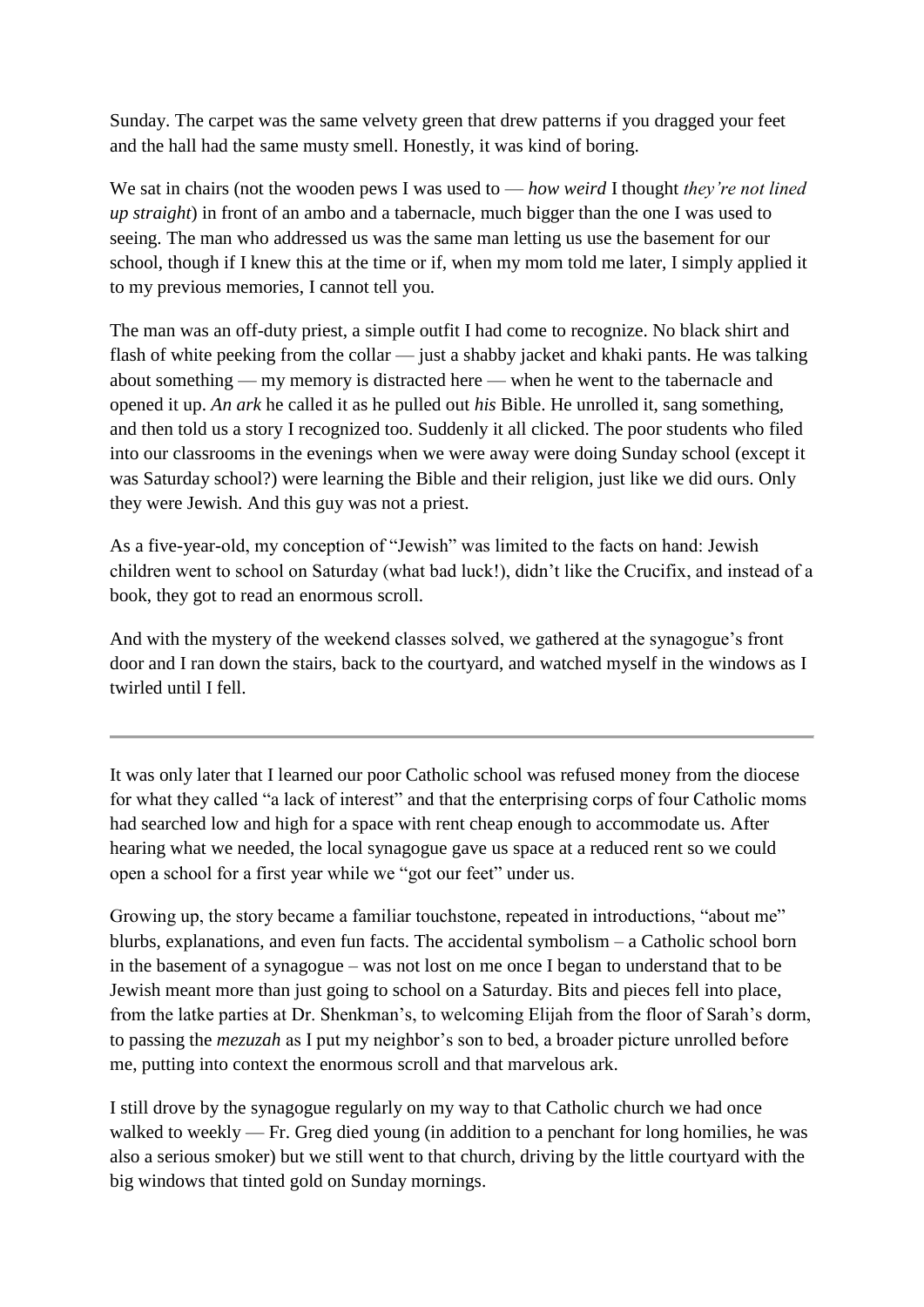In August 2017, I, along with the rest of my family, sat with mouth agape as neo-Nazis marched past those long windows and stood facing the courtyard of the synagogue. Terrified attendants left in twos and threes following Friday evening services as armed neo-Nazis roamed downtown Charlottesville ahead of their planned "Unite the Right" rally.

My memories, my kindergarten and what I had come to feel like as somehow *my* synagogue sat quietly overshadowed by the drum beating, gun brandishing, sweating, seething, molesting, jostling, spitting, raging crowd that surged in circles around the synagogue, the streets I had skipped along, and even the church where Fr. Greg droned on as the fans beat lazily against the air.

The tall windows reflected redblackwhite flags in the courtyard.

The images of the crowds swarming in front of the synagogue play before me, projected on my closed eyelids, a loop of hatred as I cross the Atlantic just weeks later. Living in Rome, those images feel closer, realer.

One night I am out with a friend, laughing as we walk back from dinner. Out of the corner of my eye – months after arriving I have become accustomed to spotting them  $-$  a glint of bronze on the ground tugs and then pulls my attention, Startled, expecting to see one or two S*tolpersteine* as usual, I see instead an entire family, three generations, and their neighbors. A branching tree of bronze under a streetlight and I stand, immobile, as idyllic families wander past.

After mass one morning, we walk through the ghetto on the way to the Tiber. Children are playing in the square by the synagogue and the same old grandparents sit hip-to-hip on the square's benches, watching their grandchildren run and yell. There is a fortified guard box at the entrance to the synagogue and, along with a cluster of *carabinieri* in imposing black boots and heavy weapons belts, it faces a church purposefully built at one of the main entrances of the ghetto.

On its façade, along with a picture of the crucifixion, is a dual inscription in Latin and Hebrew written after the historical Jewish residents refused to listen to the compulsory weekly sermons broadcast from the church: *I have spread out My hands all the day unto a rebellious people, that walk in a way that is not good, after their own thoughts (Is 65:2).*

The sky is clear this Sunday morning and so is the meaning of this church.

A different courtyard with steps and big floor-to-ceiling windows – though this is much older than my beloved kindergarten. We descend, not ascend as I did so many years ago. The main sanctuary is above us, but the basement is heated, and the Florentine synagogue is far too cold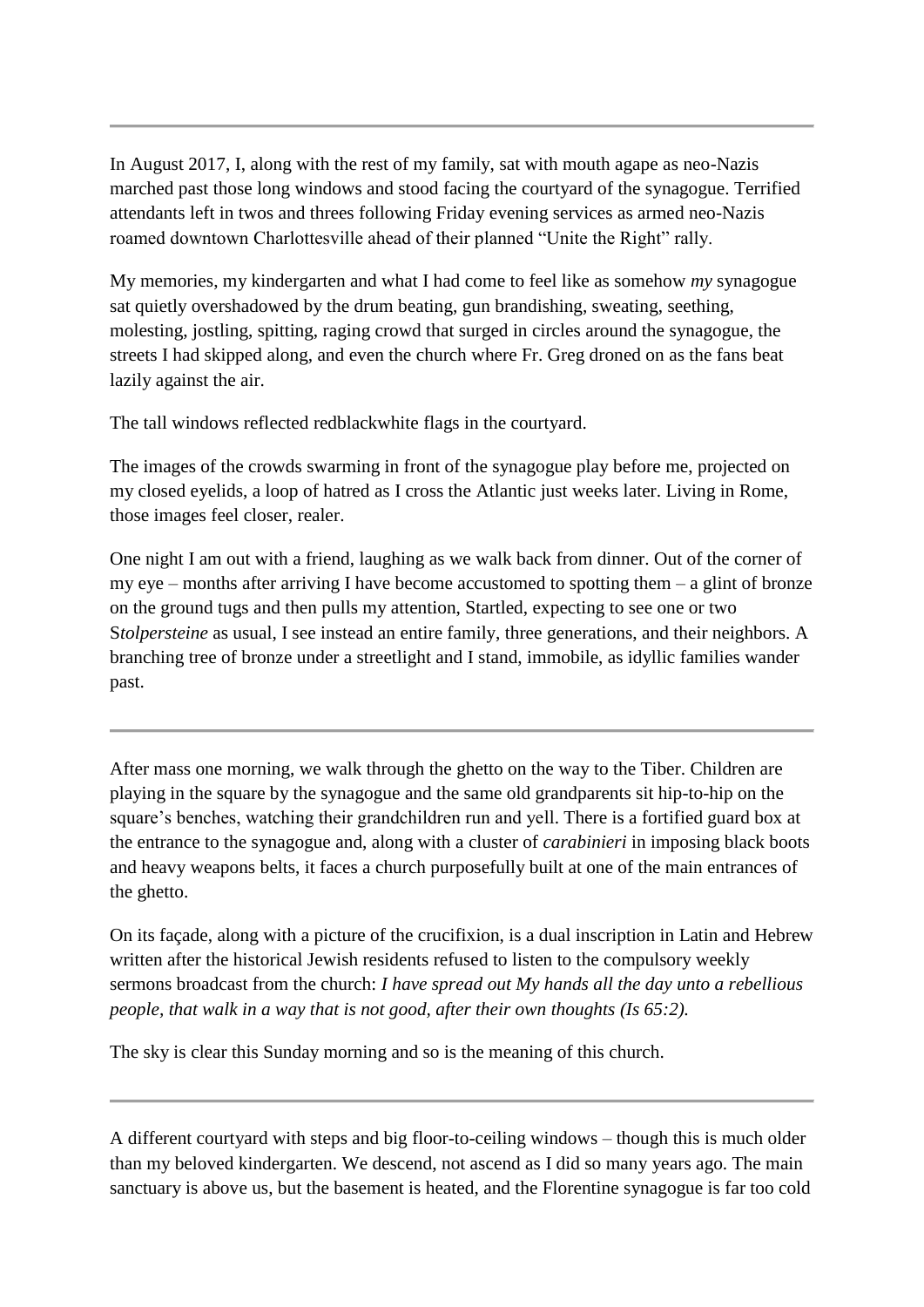in February. Like the many churches here, congregants retreat to smaller spaces that are easier to heat. I recognize the logic and am grateful as I shrug off my coat.

My professor is not here — I confirmed with him that I was coming after sundown, so he never saw my text — but after some explaining to the guards at the entrance, a woman in a tight black cap takes my elbow and hands me a *siddur*. We are only barely separated from the men as the basement is compact and there is space enough just for a short wooden fence.

I clunkily following along, both trying to remember the order of the liturgy for Saturday morning and sounding out the words under my breath so I can try and understand where we are. I sneak glances at my tight-capped neighbor who has since removed her hat and who catches me flipping through the book – she pointedly stabs her finger on a page, allowing me to catch up to the rest of the congregation.

People trickle in, whispers multiply from corner to corner of the warming basement.

And then…

...the ark!

The *Torah* is removed differently than what I remember from when I was five; it's hugged to the chest and escorted by a group of four as they keep rhythm, and the congregation gets on its feet as the praying swells. A small detail but a favorite one — the *yad* is produced as they begin to chant. Though, in theory, I know more Hebrew than I did as a kindergartener, I still don't know what they're saying so I just listen, watch, and soak it in.

When we leave the long windows reflect only the steely clouds of a cold Italian February morning and the cross from the church across the street.

*---------------------*